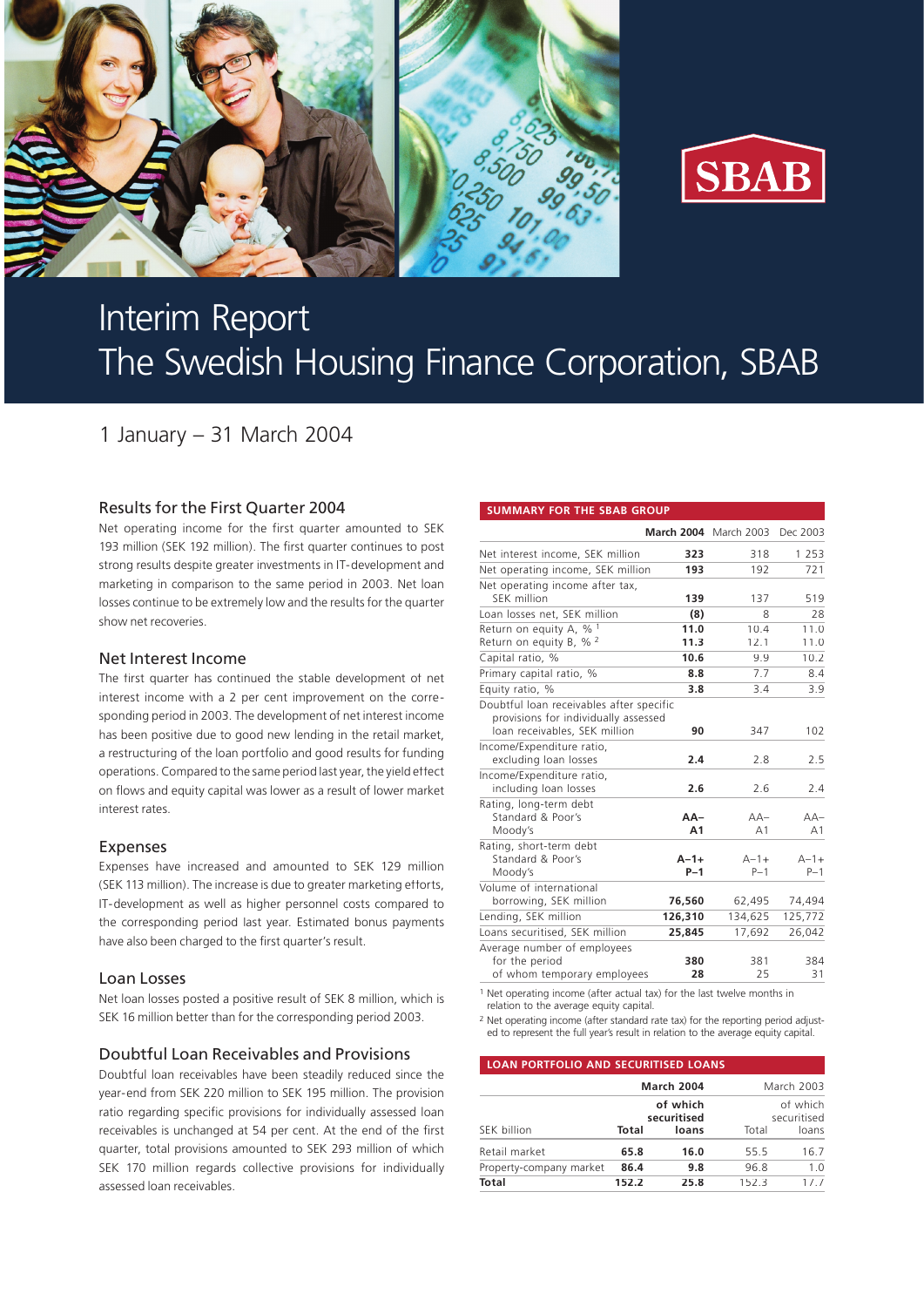# Lending

New lending amounted to SEK 6 090 million (SEK 4 457 million) for the period. SBAB's lending to the retail market has increased during the first quarter, and totalled SEK 5 206 million. Lending is predominantly via the Internet. As earlier, SBAB's business partners constitute important distribution channels. New lending in the property-company market was SEK 884 million.

SBAB's customers are choosing on the whole somewhat shorter loan terms than during the corresponding period in 2003.

Of the managed loan portfolio, excluding securitised loans, the loan portfolio for retail customers amounted to SEK 49 715 million (SEK 46 178 million) and the property-company portfolio to SEK 76 595 million (SEK 79 594 million). Focus on specific customer groups, in combination with the discontinuation of unprofitable commitments, has also resulted in a reduction in the propertycompany market portfolio.

### Funding

Long-term funding in the first quarter of 2004 amounted to SEK 15 411 million (SEK 10 125 million), of which SEK 10 593 million (SEK 5 992 million) was raised in the international market and SEK 4 819 million (SEK 4 133 million) in the domestic bond market. Short-term debt, defined as short-term at the issue date, amounted to SEK 30 023 million (SEK 51 730 million).

# Capital Adequacy

The capital ratio at the end of the first quarter was 10.6 per cent (10.2 per cent). The primary capital ratio was 8.8 per cent (8.4 per cent) and included three months profits with estimated tax and dividends deducted. SBAB's capital base amounted to SEK 6 111 million (SEK 6 015 million). The parent company's capital ratio was 11.1 per cent (10.6 per cent), the primary capital ratio 9.2 per cent (8.7 per cent) and the capital base SEK 5 893 million (SEK 5 799 million).

#### Tax

Tax has been deducted from the results.

# Interest Rate Risk

A parallel shift in the yield curve of plus one percentage point at 31 March 2004 would have resulted in a reduction in the net value of SBAB's interest bearing assets and liabilities, including derivative transactions, of SEK 134.8 million.

#### Accounting Principles

This interim report has been prepared in accordance with the terms of the Annual Accounts Act concerning credit institutions and securities companies (ÅRKL) and the regulations issued by the Swedish Financial Supervisory Authority (2002:22). Accounting principles have not been changed since the Annual Report for 2003.

# Prospects for the Rest of the Year

The result for the full year 2004 is expected to be in line with the result for 2003.

| <b>INCOME STATEMENT</b>               |                               | <b>GROUP</b> |                               | <b>PARENT COMPANY</b> |  |
|---------------------------------------|-------------------------------|--------------|-------------------------------|-----------------------|--|
| SEK million                           | Jan-March 2004 Jan-March 2003 |              | Jan-March 2004 Jan-March 2003 |                       |  |
| Interest income                       | 1,522                         | 1,805        | 1,422                         | 1,507                 |  |
| Interest expenses                     | (1, 199)                      | (1, 487)     | (1, 119)                      | (1,484)               |  |
| Net interest income                   | 323                           | 318          | 303                           | 23                    |  |
| Dividends received                    |                               | 0            |                               | 0                     |  |
| Commission income                     | 13                            | 12           | 21                            |                       |  |
| Commission expenses                   | (22)                          | (18)         | (10)                          | (4)                   |  |
| Other operating income                | $\bf{0}$                      |              | 0                             | 58                    |  |
| <b>Total operating income</b>         | 314                           | 313          | 314                           | 77                    |  |
| General administration expenses       | (112)                         | (100)        | (114)                         | (62)                  |  |
| Depreciation of tangible and          |                               |              |                               |                       |  |
| intangible fixed assets               | (3)                           | (3)          | (3)                           | (3)                   |  |
| Other operating expenses              | (14)                          | (10)         | (14)                          | (1)                   |  |
| <b>Total operating expenses</b>       | (129)                         | (113)        | (131)                         | (66)                  |  |
| Operating income before loan losses   | 185                           | 200          | 183                           | 11                    |  |
| Loan losses, net (Note 1)             | 8                             | (8)          | 8                             |                       |  |
| Net operating income                  | 193                           | 192          | 191                           | 11                    |  |
| Allocations                           |                               |              | (28)                          | 0                     |  |
| Minority share in the period's result | (0)                           | (0)          | ۰                             | $\sim$                |  |
| Deferred taxes                        | (8)                           | (9)          | ÷                             | $\sim$                |  |
| Tax on profit for the period          | (46)                          | (46)         | (46)                          | (3)                   |  |
| Net profit for the period             | 139                           | 137          | 117                           | 8                     |  |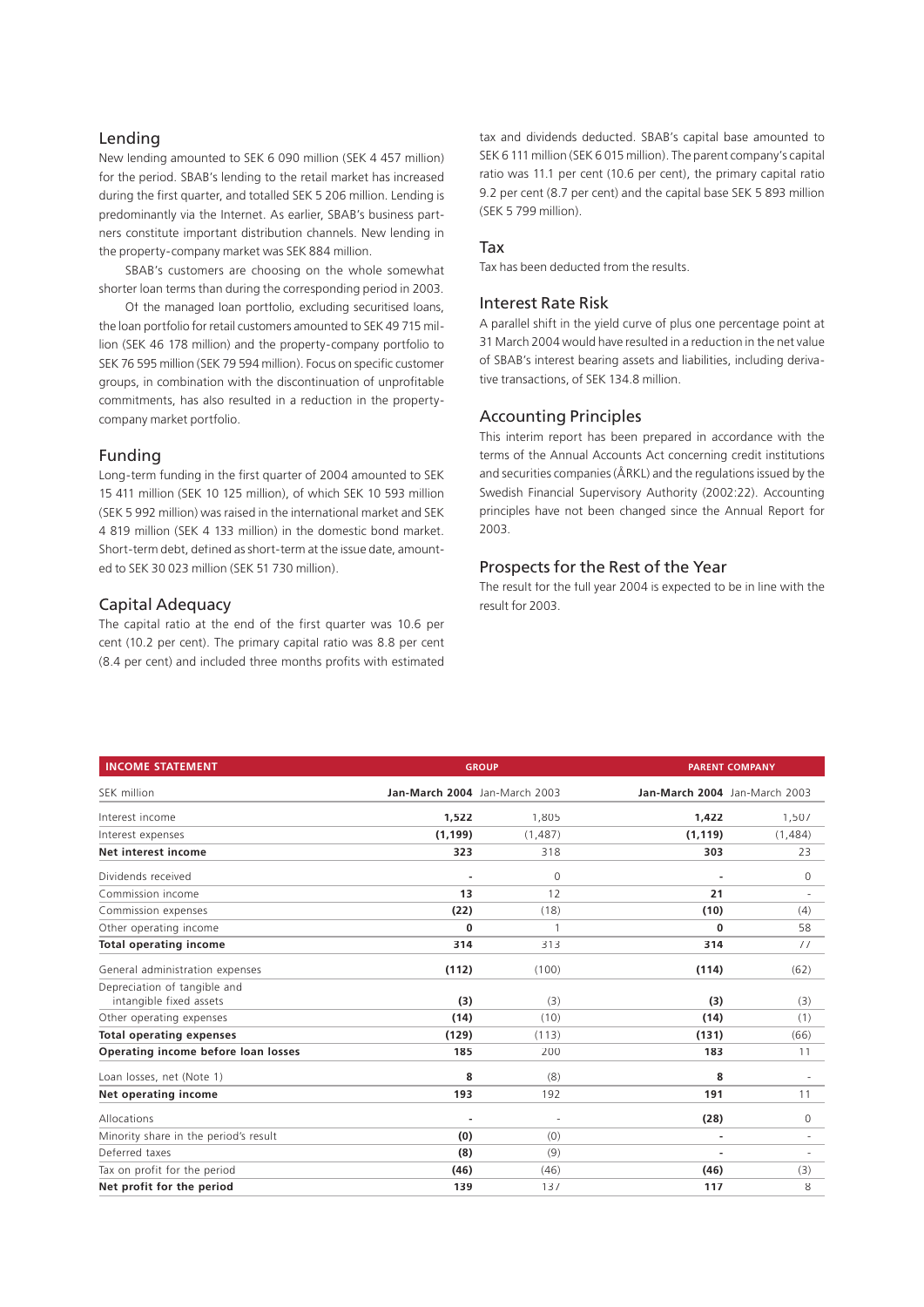| <b>BALANCE SHEET</b>                                 |                             | <b>GROUP</b>   |             | <b>PARENT COMPANY</b> |             |
|------------------------------------------------------|-----------------------------|----------------|-------------|-----------------------|-------------|
| SEK million                                          | 31 March 2004 31 March 2003 |                | 31 Dec 2003 | 31 March 2004         | 31 Dec 2003 |
| <b>ASSETS</b>                                        |                             |                |             |                       |             |
| Cash in hand and balance at central banks            | 0                           | $\overline{0}$ | $\circ$     | 0                     | 0           |
| Eligible Treasury Bills, etc.                        | 388                         | 281            | 709         | 388                   | 709         |
| Lending to credit institutions                       | 7,305                       | 2,434          | 3,777       | 16,037                | 11,963      |
| Lending to the public (Note 2)                       | 126,310                     | 134,625        | 125,772     | 117,544               | 117,540     |
| Shares and participations                            | 1                           | 0              | 1           | 1                     | 1           |
| Shares and participations in group companies         | $\overline{\phantom{a}}$    | $\sim$         | ä,          | 230                   | 204         |
| Intangible fixed assets                              | 34                          | 10             | 31          | 10                    | 9           |
| Tangible assets                                      | 23                          | 25             | 22          | 23                    | 22          |
| Other assets                                         | 1,058                       | 518            | 931         | 1,057                 | 929         |
| Pre-paid costs and accrued income                    | 617                         | 710            | 611         | 619                   | 620         |
| <b>TOTAL ASSETS</b>                                  | 135,736                     | 138,603        | 131,854     | 135,909               | 131,997     |
| LIABILITIES AND EQUITY CAPITAL<br><b>LIABILITIES</b> |                             |                |             |                       |             |
| Debt to credit institutions                          | 2,848                       | 6,717          | 4,562       | 2,832                 | 4,550       |
| Bonds issued, etc.                                   | 123,578                     | 122,943        | 118,018     | 124,028               | 118,418     |
| Other liabilities                                    | 247                         | 277            | 170         | 247                   | 171         |
| Accrued costs and pre-paid income                    | 2,182                       | 2,270          | 2,252       | 2,169                 | 2,228       |
| Provision for deferred tax                           | 255                         | 221            | 246         |                       |             |
| Subordinated debt                                    | 1,482                       | 1,482          | 1,482       | 1,482                 | 1,482       |
| <b>Total liabilities</b>                             | 130,592                     | 133,910        | 126,730     | 130,758               | 126,849     |
| <b>Untaxed reserves</b>                              |                             |                |             | 886                   | 857         |
| <b>Minority share holding</b>                        | 222                         | 149            | 198         | ÷,                    |             |
| <b>EOUITY CAPITAL</b><br>Restricted equity capital   |                             |                |             |                       |             |
| Share capital                                        | 1,958                       | 1,958          | 1,958       | 1,958                 | 1,958       |
| Restricted reserves/Legal reserve                    | 1,048                       | 960            | 1,026       | 392                   | 392         |
| Unrestricted equity capital                          |                             |                |             |                       |             |
| Unrestricted reserves/Profit brought forward         | 1,777                       | 1,489          | 1,423       | 1,798                 | 1,511       |
| Net profit for the period                            | 139                         | 137            | 519         | 117                   | 430         |
| Total equity capital                                 | 4,922                       | 4,544          | 4,926       | 4,265                 | 4,291       |
| TOTAL LIABILITIES AND EQUITY CAPITAL                 | 135,736                     | 138,603        | 131,854     | 135,909               | 131,997     |

| <b>CHANGES IN EQUITY CAPITAL</b>              | <b>GROUP</b>                                             |                         |                                         | <b>PARENT COMPANY.</b>                                          |                         |  |
|-----------------------------------------------|----------------------------------------------------------|-------------------------|-----------------------------------------|-----------------------------------------------------------------|-------------------------|--|
| SEK million                                   | Jan-March 2004 Jan-March 2003<br>Total equity<br>capital | Total equity<br>capital | Jan-Dec 2003<br>Total equity<br>capital | Jan-March 2004 Jan-March 2003<br><b>Total equity</b><br>capital | Total equity<br>capital |  |
| Equity capital at the beginning of the period | 4.926                                                    | 4.544                   | 4.544                                   | 4,291                                                           | 2,505                   |  |
| Dividends                                     | (143)                                                    | (137)                   | (137)                                   | (143)                                                           | (137)                   |  |
| Net profit for the period                     | 139                                                      | 137                     | 519                                     | 117                                                             | 8                       |  |
| Equity capital at the end of the period       | 4.922                                                    | 4.544                   | 4.926                                   | 4.265                                                           | 2.376                   |  |

| <b>CASH FLOW ANALYSIS</b>                   |                               | <b>GROUP</b><br><b>PARENT COMPANY</b> |              |                               |      |
|---------------------------------------------|-------------------------------|---------------------------------------|--------------|-------------------------------|------|
| SEK million                                 | Jan-March 2004 Jan-March 2003 |                                       | Jan-Dec 2003 | Jan-March 2004 Jan-March 2003 |      |
| Liquid funds at the beginning of the period | 651                           | 581                                   | 581          | 651                           | 571  |
| Cash flow from current operations           | (557)                         | (50)                                  | 196          | (510)                         | (53) |
| Cash flow from investment operations        | (8)                           | (12)                                  | (38)         | (5)                           | (9)  |
| Cash flow from financing operations         | 25                            |                                       | (88)         | (25)                          |      |
| Increase/Decrease in liquid funds           | (540)                         | (62)                                  | 70           | (540)                         | (62) |
| Liquid funds at the end of the period       | 111                           | 519                                   | 651          | 111                           | 509  |

Liquid funds are defined as cash in hand and balances at banks and assets payable on demand.